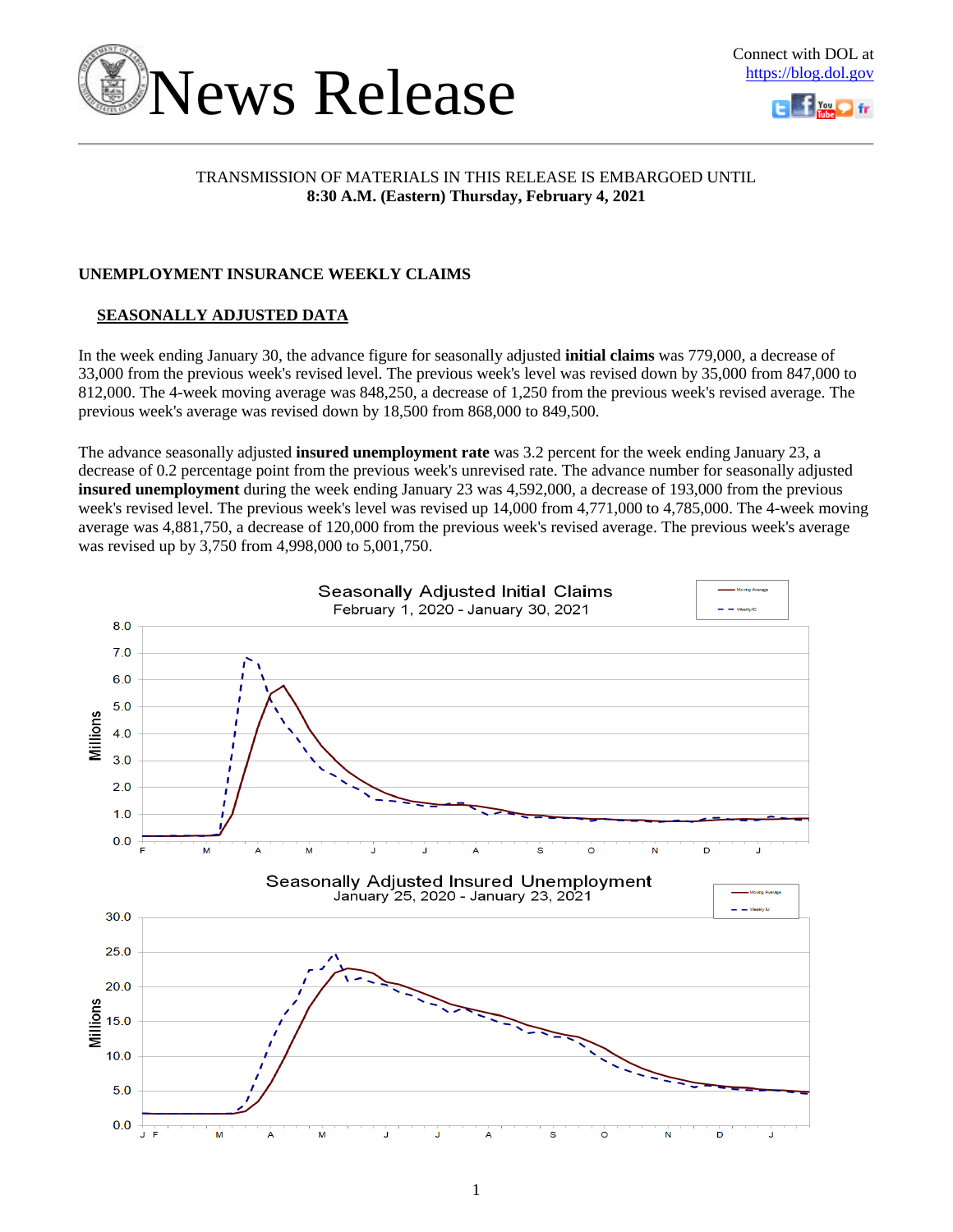### **UNADJUSTED DATA**

The advance number of actual initial claims under state programs, unadjusted, totaled 816,247 in the week ending January 30, a decrease of 23,525 (or -2.8 percent) from the previous week. The seasonal factors had expected an increase of 9,880 (or 1.2 percent) from the previous week. There were 224,664 initial claims in the comparable week in 2020. In addition, for the week ending January 30, 48 states reported 348,912 initial claims for Pandemic Unemployment Assistance.

The advance unadjusted insured unemployment rate was 3.6 percent during the week ending January 23, a decrease of 0.1 percentage point from the prior week. The advance unadjusted level of insured unemployment in state programs totaled 5,094,605, a decrease of 127,726 (or -2.4 percent) from the preceding week. The seasonal factors had expected an increase of 64,804 (or 1.2 percent) from the previous week. A year earlier the rate was 1.5 percent and the volume was 2,152,733.



The total number of continued weeks claimed for benefits in all programs for the week ending January 16 was 17,835,525, a decrease of 486,405 from the previous week. There were 2,108,515 weekly claims filed for benefits in all programs in the comparable week in 2020.

During the week ending January 16, Extended Benefits were available in the following 20 states: Alaska, California, Connecticut, District of Columbia, Georgia, Hawaii, Illinois, Massachusetts, Michigan, Nevada, New Jersey, New Mexico, New York, North Carolina, Oregon, Pennsylvania, Puerto Rico, Rhode Island, the Virgin Islands, and Washington.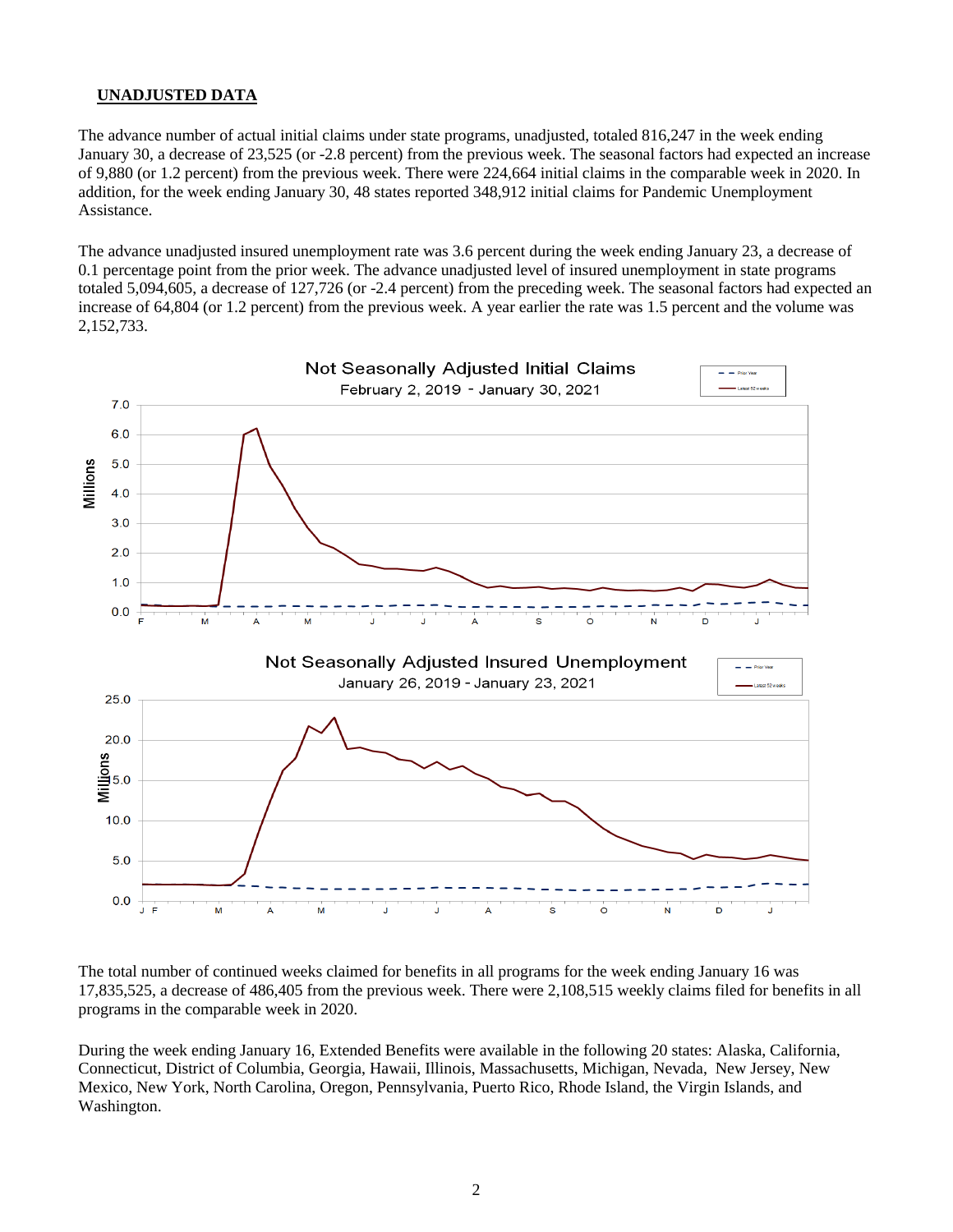Initial claims for UI benefits filed by former Federal civilian employees totaled 1,914 in the week ending January 23, a decrease of 261 from the prior week. There were 1,168 initial claims filed by newly discharged veterans, a decrease of 261 from the preceding week.

There were 19,242 continued weeks claimed filed by former Federal civilian employees the week ending January 16, an increase of 1,176 from the previous week. Newly discharged veterans claiming benefits totaled 8,613, a decrease of 930 from the prior week.

During the week ending January 16, 50 states reported 7,217,713 continued weekly claims for Pandemic Unemployment Assistance benefits and 50 states reported 3,603,098 continued claims for Pandemic Emergency Unemployment Compensation benefits.

The highest insured unemployment rates in the week ending January 16 were in Alaska (6.4), Pennsylvania (6.4), Nevada (6.1), Illinois (5.7), Kansas (5.7), Connecticut (5.4), New Mexico (5.4), Rhode Island (5.2), Massachusetts (5.0), and New York (4.9).

The largest increases in initial claims for the week ending January 23 were in Florida (+23,592), Ohio (+7,002), New York (+4,065), Maryland (+2,450), and Arizona (+1,028), while the largest decreases were in California (-59,016), Kansas (-8,495), Georgia (-7,896), Pennsylvania (-6,341), and Tennessee (-6,016).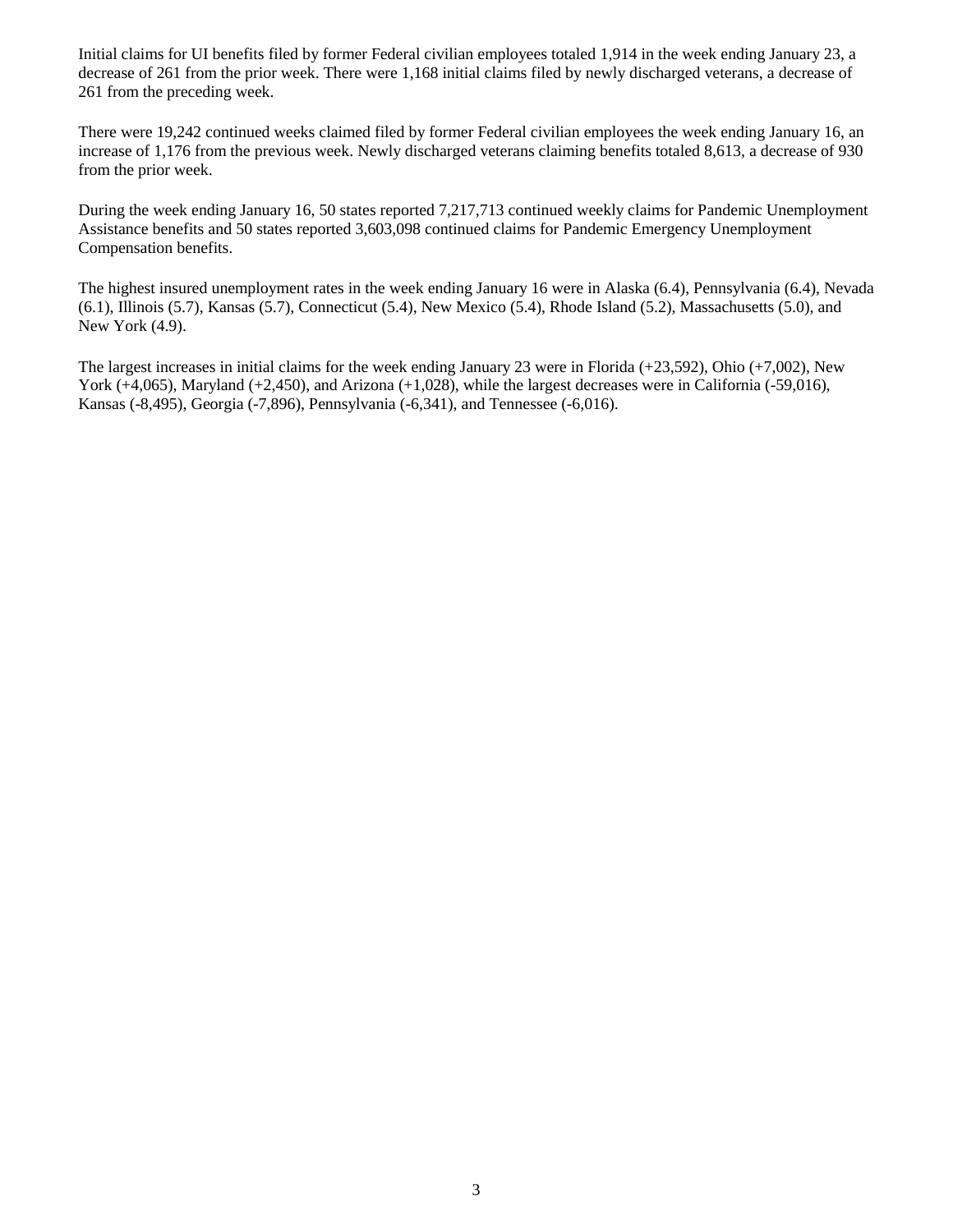### UNEMPLOYMENT INSURANCE DATA FOR REGULAR STATE PROGRAMS

| <b>WEEK ENDING</b>                           | <b>January 30</b> | <b>January 23</b> | <b>Change</b> | <b>January 16</b> | Prior Year <sup>1</sup> |
|----------------------------------------------|-------------------|-------------------|---------------|-------------------|-------------------------|
| Initial Claims (SA)                          | 779,000           | 812,000           | $-33,000$     | 875,000           | 201,000                 |
| Initial Claims (NSA)                         | 816,247           | 839,772           | $-23,525$     | 936,383           | 224,664                 |
| 4-Wk Moving Average (SA)                     | 848,250           | 849,500           | $-1,250$      | 842,000           | 210,000                 |
| <b>WEEK ENDING</b>                           | <b>January 23</b> | <b>January 16</b> | <b>Change</b> | January 9         | Prior Year <sup>1</sup> |
| Insured Unemployment (SA)                    | 4,592,000         | 4,785,000         | $-193,000$    | 4,975,000         | 1,753,000               |
| Insured Unemployment (NSA)                   | 5,094,605         | 5,222,331         | $-127,726$    | 5,483,681         | 2,152,733               |
| 4-Wk Moving Average (SA)                     | 4,881,750         | 5,001,750         | $-120,000$    | 5,105,000         | 1,737,750               |
| Insured Unemployment Rate $(SA)^2$           | 3.2%              | 3.4%              | $-0.2$        | 3.5%              | 1.2%                    |
| Insured Unemployment Rate (NSA) <sup>2</sup> | 3.6%              | 3.7%              | $-0.1$        | 3.9%              | 1.5%                    |

### INITIAL CLAIMS FILED IN FEDERAL PROGRAMS (UNADJUSTED)

| <b>WEEK ENDING</b>                  | <b>January 30</b> | <b>January 23</b> | <b>Change</b> | <b>January 16</b>       |
|-------------------------------------|-------------------|-------------------|---------------|-------------------------|
| Pandemic Unemployment<br>Assistance | 348,912           | 403.590           | $-54.678$     | 419,524                 |
| <b>WEEK ENDING</b>                  | <b>January 23</b> | <b>January 16</b> | <b>Change</b> | Prior Year <sup>1</sup> |
| Federal Employees (UCFE)            | 1,914             | 2,175             | $-261$        | 837                     |
| Newly Discharged Veterans (UCX)     | 1,168             | 1,429             | $-261$        | 468                     |

### CONTINUED WEEKS CLAIMED FILED FOR UI BENEFITS IN ALL PROGRAMS (UNADJUSTED)

| <b>WEEK ENDING</b>                            | <b>January 16</b> | <b>January 9</b> | <b>Change</b> | Prior Year <sup>1</sup> |
|-----------------------------------------------|-------------------|------------------|---------------|-------------------------|
| <b>Regular State</b>                          | 5,188,141         | 5,446,993        | $-258,852$    | 2,075,890               |
| <b>Federal Employees</b>                      | 19,242            | 18,066           | $+1,176$      | 11,467                  |
| <b>Newly Discharged Veterans</b>              | 8.613             | 9.543            | $-930$        | 5,490                   |
| Pandemic Unemployment Assistance <sup>3</sup> | 7,217,713         | 7,343,682        | $-125.969$    | <b>NA</b>               |
| Pandemic Emergency UC <sup>4</sup>            | 3,603,098         | 3,893,008        | $-289,910$    | <b>NA</b>               |
| Extended Benefits <sup>5</sup>                | 1,702,647         | 1,505,550        | $+197,097$    | $\theta$                |
| State Additional Benefits <sup>6</sup>        | 1,778             | 2,517            | $-739$        | 5,017                   |
| $STC / Workshare$ <sup>7</sup>                | 94.293            | 102.571          | $-8,278$      | 10,651                  |
| TOTAL <sup>8</sup>                            | 17,835,525        | 18,321,930       | $-486,405$    | 2,108,515               |
|                                               |                   |                  |               |                         |

### FOOTNOTES

SA - Seasonally Adjusted Data, NSA - Not Seasonally Adjusted Data Continued weeks claimed represent all weeks of benefits claimed during the week being reported, and do not represent weeks claimed by unique individuals.

- 1. Prior year is comparable to most recent data.
- 2. Most recent week used covered employment of 142,133,208 as denominator.
- 3. Information on the Pandemic Unemployment Assistance (PUA) program can be found in UIPL 16-20: [PUA Program](https://wdr.doleta.gov/directives/corr_doc.cfm?DOCN=4628) [information](https://wdr.doleta.gov/directives/corr_doc.cfm?DOCN=4628)
- 4. Information on the Pandemic Emergency Unemployment Compensation (PEUC) program can be found in Unemployment Insurance Program Letter (UIPL) 17-20: [PEUC Program information](https://wdr.doleta.gov/directives/corr_doc.cfm?DOCN=8452)
- 5. Information on the EB program can be found here: **EB Program information**
- 6. Some states maintain additional benefit programs for those claimants who exhaust regular benefits, and when applicable, extended benefits. Information on states that participate, and the extent of benefits paid, can be found starting on page 4-4 of this link: [Extensions and Special Programs PDF](https://oui.doleta.gov/unemploy/pdf/uilawcompar/2020/special.pdf#page=4)
- 7. Information on STC/Worksharing can be found starting on page 4-8 of the following link: [Extensions and Special Programs](https://oui.doleta.gov/unemploy/pdf/uilawcompar/2019/special.pdf#page=8) [PDF](https://oui.doleta.gov/unemploy/pdf/uilawcompar/2019/special.pdf#page=8)
- 8. Totals include PUA Unemployment for the appropriate corresponding week.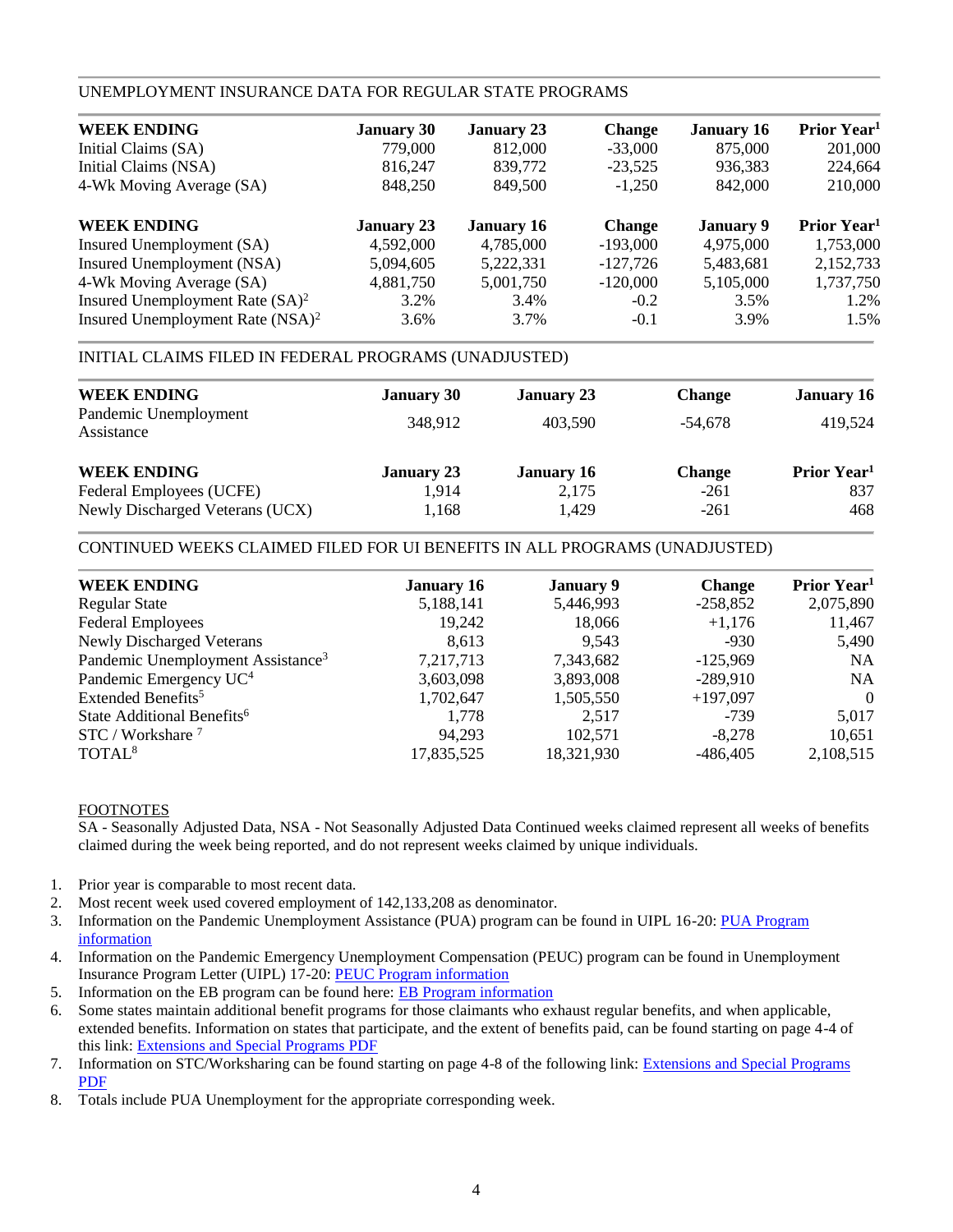# Advance State Claims - Not Seasonally Adjusted

|                      |         | Initial Claims Filed During Week Ended January 30 |           | Insured Unemployment For Week Ended January 23 |           |            |  |  |
|----------------------|---------|---------------------------------------------------|-----------|------------------------------------------------|-----------|------------|--|--|
| <b>STATE</b>         | Advance | Prior Wk                                          | Change    | Advance                                        | Prior Wk  | Change     |  |  |
| Alabama              | 11,288  | 11,615                                            | $-327$    | 12,772                                         | 16,558    | $-3,786$   |  |  |
| Alaska               | 4,419   | 3,975                                             | 444       | 18,707                                         | 18,970    | $-263$     |  |  |
| Arizona *            | 13,195  | 13,034                                            | 161       | 71,207                                         | 70,808    | 399        |  |  |
| Arkansas             | 3,940   | 3,901                                             | 39        | 22,232                                         | 22,562    | $-330$     |  |  |
| California           | 104,409 | 58,226                                            | 46,183    | 781,717                                        | 816,618   | $-34,901$  |  |  |
| Colorado             | 15,451  | 11,476                                            | 3,975     | 71,870                                         | 85,895    | $-14,025$  |  |  |
| Connecticut          | 10,017  | 10,525                                            | $-508$    | 86,279                                         | 85,480    | 799        |  |  |
| Delaware             | 2,323   | 2,572                                             | $-249$    | 15,091                                         | 13,877    | 1,214      |  |  |
| District of Columbia | 1,515   | 1,292                                             | 223       | 23,909                                         | 24,339    | $-430$     |  |  |
| Florida              | 71,046  | 62,818                                            | 8,228     | 153,617                                        | 155,833   | $-2,216$   |  |  |
| Georgia              | 26,643  | 28,016                                            | $-1,373$  | 149,196                                        | 151,571   | $-2,375$   |  |  |
| Hawaii               | 3,704   | 3,898                                             | $-194$    | 25,204                                         | 24,798    | 406        |  |  |
| Idaho                | 4,531   | 4,289                                             | 242       | 13,684                                         | 14,228    | $-544$     |  |  |
| Illinois             | 40,392  | 95,481                                            | $-55,089$ | 322,670                                        | 328,857   | $-6,187$   |  |  |
| Indiana              | 11,608  | 13,354                                            | $-1,746$  | 82,355                                         | 95,058    | $-12,703$  |  |  |
| Iowa                 | 5,938   | 5,251                                             | 687       | 46,708                                         | 46,303    | 405        |  |  |
|                      |         |                                                   |           |                                                |           |            |  |  |
| Kansas               | 16,961  | 25,493                                            | $-8,532$  | 15,589                                         | 76,227    | $-60,638$  |  |  |
| Kentucky             | 10,683  | 7,907                                             | 2,776     | 40,566                                         | 43,491    | $-2,925$   |  |  |
| Louisiana            | 9,333   | 12,004                                            | $-2,671$  | 60,684                                         | 64,916    | $-4,232$   |  |  |
| Maine                | 2,580   | 2,845                                             | $-265$    | 17,246                                         | 17,724    | $-478$     |  |  |
| Maryland             | 33,409  | 33,469                                            | $-60$     | 71,725                                         | 79,606    | $-7,881$   |  |  |
| Massachusetts        | 19,729  | 22,185                                            | $-2,456$  | 163,051                                        | 172,029   | $-8,978$   |  |  |
| Michigan**           | 16,647  | 18,446                                            | $-1,799$  | 202,576                                        | 188,217   | 14,359     |  |  |
| Minnesota            | 11,347  | 11,819                                            | $-472$    | 127,481                                        | 125,843   | 1,638      |  |  |
| Mississippi          | 3,020   | 6,849                                             | $-3,829$  | 28,585                                         | 30,594    | $-2,009$   |  |  |
| Missouri             | 10,446  | 10,567                                            | $-121$    | 52,879                                         | 54,048    | $-1,169$   |  |  |
| Montana              | 2,039   | 2,183                                             | $-144$    | 17,949                                         | 17,859    | 90         |  |  |
| Nebraska             | 2,408   | 3,021                                             | $-613$    | 15,506                                         | 16,646    | $-1,140$   |  |  |
| Nevada               | 10,373  | 10,105                                            | 268       | 77,755                                         | 80,927    | -3,172     |  |  |
| New Hampshire        | 2,896   | 3,764                                             | $-868$    | 27,638                                         | 28,536    | $-898$     |  |  |
| New Jersey           | 12,398  | 16,845                                            | $-4,447$  | 141,214                                        | 141,683   | $-469$     |  |  |
| New Mexico           | 4,544   | 4,608                                             | $-64$     | 40,410                                         | 42,527    | $-2,117$   |  |  |
| New York             | 75,346  | 66,250                                            | 9,096     | 459,403                                        | 439,791   | 19,612     |  |  |
| North Carolina       | 11,698  | 13,518                                            | $-1,820$  | 66,675                                         | 67,472    | $-797$     |  |  |
| North Dakota         | 1,278   | 1,266                                             | 12        | 10,527                                         | 9,294     | 1,233      |  |  |
| Ohio                 | 45,757  | 50,002                                            | $-4,245$  | 159,547                                        | 208,222   | $-48,675$  |  |  |
| Oklahoma             | 5,698   | 6,254                                             | $-556$    | 31,252                                         | 38,274    | $-7,022$   |  |  |
| Oregon               | 8,898   | 8,915                                             | $-17$     | 91,638                                         | 80,630    | 11,008     |  |  |
| Pennsylvania         | 28,647  | 26,580                                            | 2,067     | 344,586                                        | 320,923   | 23,663     |  |  |
| Puerto Rico          | 907     | 1,433                                             | $-526$    | 38,704                                         | 40,633    | $-1,929$   |  |  |
| Rhode Island         | 16,269  | 11,695                                            | 4,574     | 25,202                                         | 23,731    | 1,471      |  |  |
| South Carolina       | 4,665   | 4,813                                             | $-148$    | 48,326                                         | 47,506    | 820        |  |  |
| South Dakota         | 473     | 580                                               | $-107$    | 5,291                                          | 4,916     | 375        |  |  |
| Tennessee            | 10,334  | 13,302                                            | $-2,968$  | 50,961                                         | 52,317    | $-1,356$   |  |  |
| Texas                | 44,883  | 53,848                                            | $-8,965$  | 342,715                                        | 343,257   | $-542$     |  |  |
| Utah                 | 3,120   | 2,924                                             | 196       | 16,695                                         | 16,564    | 131        |  |  |
| Vermont              | 1,179   | 1,459                                             | $-280$    | 13,552                                         | 12,908    | 644        |  |  |
| Virgin Islands       | 159     | 60                                                | 99        | 2,044                                          | 1,706     | 338        |  |  |
| Virginia             | 22,296  | 18,312                                            | 3,984     | 69,136                                         | 67,298    | 1,838      |  |  |
| Washington           | 16,810  | 17,328                                            | $-518$    | 179,882                                        | 162,856   | 17,026     |  |  |
| West Virginia        | 2,550   | 2,908                                             | $-358$    | 23,990                                         | 21,513    | 2,477      |  |  |
| Wisconsin            | 15,169  | 15,471                                            | $-302$    | 110,123                                        | 104,449   | 5,674      |  |  |
| Wyoming              | 879     | 1,021                                             | $-142$    | 6,284                                          | 5,443     | 841        |  |  |
| <b>US</b> Total      | 816,247 | 839,772                                           | $-23,525$ | 5,094,605                                      |           | $-127,726$ |  |  |
|                      |         |                                                   |           |                                                | 5,222,331 |            |  |  |

Note: Advance claims are not directly comparable to claims reported in prior weeks. Advance claims are reported by the state liable for paying the unemployment compensation, whereas previous weeks reported claims reflect claimants by state of residence. In addition, claims reported as "workshare equivalent" in the previous week are added to the advance claims as a proxy for the current week's "workshare equivalent" activity.

\*Denotes OUI estimate.

\*\*Denotes state estimate.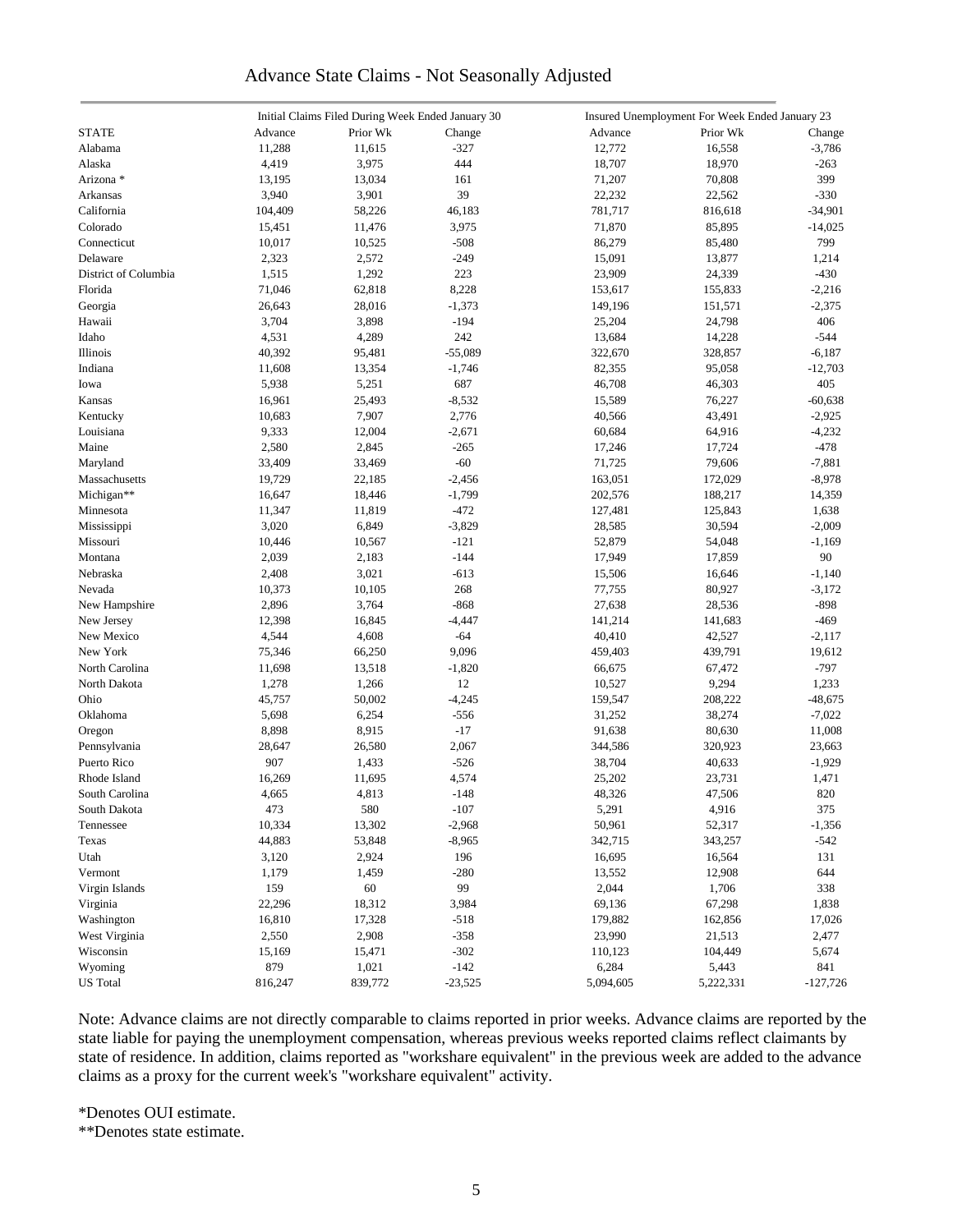# Seasonally Adjusted US Weekly UI Claims (in thousands)

|                                          |                |                  | Change           |                  |                        | Change<br>from         |            |  |
|------------------------------------------|----------------|------------------|------------------|------------------|------------------------|------------------------|------------|--|
|                                          | <b>Initial</b> | from<br>Prior    | 4-Week           | <b>Insured</b>   | <b>Prior</b>           | 4-Week                 |            |  |
| <b>Week Ending</b>                       | Claims         | Week             | Average          | Unemployment     | Week                   | Average                | <b>IUR</b> |  |
| January 25, 2020                         | 212            | $\mbox{-}8$      | 212.75           | 1,753            | 49                     | 1,737.75               | 1.2        |  |
| February 1, 2020                         | 201            | $-11$            | 210.00           | 1,678            | $-75$                  | 1,717.50               | 1.2        |  |
| February 8, 2020                         | 204            | 3                | 209.25           | 1,729            | 51                     | 1,716.00               | 1.2        |  |
| February 15, 2020                        | 215            | 11               | 208.00           | 1,693            | $-36$                  | 1,713.25               | 1.2        |  |
| February 22, 2020                        | 220            | 5                | 210.00           | 1,720            | $27\,$                 | 1,705.00               | $1.2\,$    |  |
| February 29, 2020                        | 217            | $-3$             | 214.00           | 1,699            | $-21$                  | 1,710.25               | 1.2        |  |
| March 7, 2020                            | 211            | $-6$             | 215.75           | 1,702            | $\mathfrak{Z}$         | 1,703.50               | 1.2        |  |
| March 14, 2020                           | 282            | $71\,$           | 232.50           | 1,784            | 82                     | 1,726.25               | 1.2        |  |
| March 21, 2020                           | 3,307          | 3,025            | 1,004.25         | 3,059            | 1,275                  | 2,061.00               | 2.1        |  |
| March 28, 2020                           | 6,867          | 3,560            | 2,666.75         | 7,446            | 4,387                  | 3,497.75               | 5.1        |  |
| April 4, 2020                            | 6,615          | $-252$           | 4,267.75         | 11,914           | 4,468                  | 6,050.75               | 8.2        |  |
| April 11, 2020                           | 5,237          | $-1,378$         | 5,506.50         | 15,819           | 3,905                  | 9,559.50               | 10.9       |  |
| April 18, 2020                           | 4,442          | $-795$           | 5,790.25         | 18,011           | 2,192                  | 13,297.50              | 12.4       |  |
| April 25, 2020                           | 3,867          | $-575$           | 5,040.25         | 22,377           | 4,366                  | 17,030.25              | 15.4       |  |
| May 2, 2020                              | 3,176          | $-691$           | 4,180.50         | 22,548           | 171                    | 19,688.75              | 15.5       |  |
| May 9, 2020                              | 2,687          | $-489$           | 3,543.00         | 24,912           | 2,364                  | 21,962.00              | 17.1       |  |
| May 16, 2020                             | 2,446          | $-241$           | 3,044.00         | 20,841           | $-4,071$               | 22,669.50              | 14.3       |  |
| May 23, 2020                             | 2,123          | $-323$           | 2,608.00         | 21,268           | 427                    | 22,392.25              | 14.6       |  |
| May 30, 2020                             | 1,897          | $-226$           | 2,288.25         | 20,606           | $-662$                 | 21,906.75              | 14.1       |  |
| June 6, 2020                             | 1,566          | $-331$           | 2,008.00         | 20,289           | $-317$                 | 20,751.00              | 13.9       |  |
| June 13, 2020                            | 1,540          | $-26$            | 1,781.50         | 19,231           | $-1,058$               | 20,348.50              | 13.2       |  |
| June 20, 2020                            | 1,482          | $-58$            | 1,621.25         | 18,760           | $-471$                 | 19,721.50              | 12.9       |  |
| June 27, 2020                            | 1,408          | $-74$            | 1,499.00         | 17,760           | $-1,000$               | 19,010.00              | 12.2       |  |
| July 4, 2020                             | 1,310          | $-98$            | 1,435.00         | 17,304           | $-456$                 | 18,263.75              | 11.8       |  |
| July 11, 2020                            | 1,308          | $-2$             | 1,377.00         | 16,151           | $-1,153$               | 17,493.75              | 11.1       |  |
| July 18, 2020                            | 1,422          | 114              | 1,362.00         | 16,951           | 800                    | 17,041.50              | 11.6       |  |
| July 25, 2020                            | 1,435          | 13               | 1,368.75         | 16,090           | $-861$                 | 16,624.00              | 11.0       |  |
| August 1, 2020                           | 1,191          | $-244$           | 1,339.00         | 15,480           | $-610$                 | 16,168.00              | 10.6       |  |
| August 8, 2020                           | 971            | $-220$           | 1,254.75         | 14,759           | $-721$                 | 15,820.00              | 10.1       |  |
| August 15, 2020                          | 1,104          | 133              | 1,175.25         | 14,492           | $-267$                 | 15,205.25              | 9.9        |  |
| August 22, 2020                          | 1,011          | $-93$            | 1,069.25         | 13,292           | $-1,200$               | 14,505.75              | 9.1        |  |
| August 29, 2020                          | 884            | $-127$           | 992.50           | 13,544           | 252                    |                        |            |  |
| September 5, 2020                        | 893            | 9                | 973.00           | 12,747           | $-797$                 | 14,021.75<br>13,518.75 | 9.3<br>8.7 |  |
| September 12, 2020                       | 866            | $-27$            |                  |                  |                        | 13,082.50              | 8.7        |  |
|                                          | 873            | $\boldsymbol{7}$ | 913.50<br>879.00 | 12,747<br>11,979 | $\mathbf{0}$<br>$-768$ |                        | 8.2        |  |
| September 19, 2020<br>September 26, 2020 | 849            |                  | 870.25           | 10,594           |                        | 12,754.25              | $7.2\,$    |  |
|                                          |                | $-24$            |                  |                  | $-1,385$               | 12,016.75              |            |  |
| October 3, 2020                          | 767            | $-82$            | 838.75<br>832.75 | 9,398            | $-1,196$               | 11,179.50              | 6.4        |  |
| October 10, 2020                         | 842            | 75               |                  | 8,472            | $-926$                 | 10,110.75              | 5.8        |  |
| October 17, 2020                         | 797<br>758     | $-45$            | 813.75           | 7,823            | $-649$                 | 9,071.75               | 5.3        |  |
| October 24, 2020                         |                | $-39$            | 791.00           | 7,222            | $-601$                 | 8,228.75               | 4.9        |  |
| October 31, 2020                         | 757            | $-1$             | 788.50           | 6,798            | $-424$                 | 7,578.75               | 4.6        |  |
| November 7, 2020                         | 711            | $-46$            | 755.75           | 6,370            | $-428$                 | 7,053.25               | 4.3        |  |
| November 14, 2020                        | 748            | 37               | 743.50           | 6,089            | $-281$                 | 6,619.75               | 4.2        |  |
| November 21, 2020                        | 787            | 39               | 750.75           | 5,527            | $-562$                 | 6,196.00               | 3.8        |  |
| November 28, 2020                        | 716            | $-71$            | 740.50           | 5,781            | 254                    | 5,941.75               | 3.9        |  |
| December 5, 2020                         | 862            | 146              | 778.25           | 5,507            | $-274$                 | 5,726.00               | 3.8        |  |
| December 12, 2020                        | 892            | $30\,$           | 814.25           | 5,322            | $-185$                 | 5,534.25               | 3.6        |  |
| December 19, 2020                        | 806            | $-86$            | 819.00           | 5,198            | $-124$                 | 5,452.00               | 3.5        |  |
| December 26, 2020                        | 782            | $-24$            | 835.50           | 5,072            | $-126$                 | 5,274.75               | 3.5        |  |
| January 2, 2021                          | 784            | $\overline{c}$   | 816.00           | 5,175            | 103                    | 5,191.75               | 3.6        |  |
| January 9, 2021                          | 927            | 143              | 824.75           | 4,975            | $-200$                 | 5,105.00               | 3.5        |  |
| January 16, 2021                         | 875            | $-52$            | 842.00           | 4,785            | $-190$                 | 5,001.75               | 3.4        |  |
| January 23, 2021                         | 812            | $-63$            | 849.50           | 4,592            | $-193$                 | 4,881.75               | 3.2        |  |
| January 30, 2021                         | 779            | $-33$            | 848.25           |                  |                        |                        |            |  |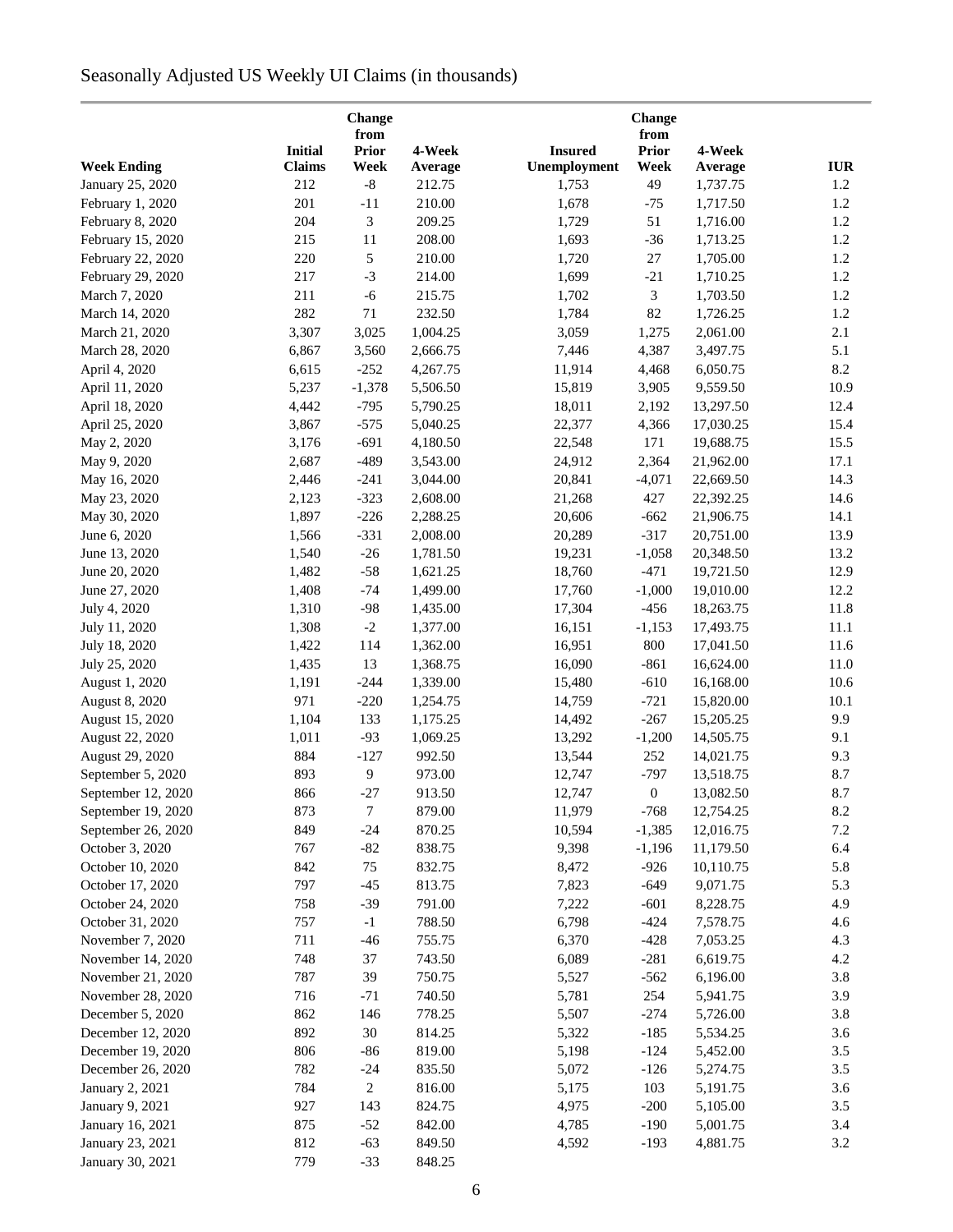|  | Pandemic Unemployment Assistance Claims - Not Seasonally Adjusted |  |  |  |
|--|-------------------------------------------------------------------|--|--|--|
|  |                                                                   |  |  |  |

|                      |                  |                  | PUA Initial Claims Filed During Week Ended January 30 |                  | PUA Continued Claims For Week Ended Jan 16 |                  |
|----------------------|------------------|------------------|-------------------------------------------------------|------------------|--------------------------------------------|------------------|
| <b>STATE</b>         | Advance          | Prior Wk         | Change                                                | Jan 16           | Jan 9                                      | Change           |
| Alabama              | 2,149            | 1,985            | 164                                                   | 27,895           | 29,814                                     | $-1,919$         |
| Alaska               | 416              | 443              | $-27$                                                 | 20,881           | 7,761                                      | 13,120           |
| Arizona              | 2,937            | 2,937            | $\boldsymbol{0}$                                      | 78,880           | 75,733                                     | 3,147            |
| Arkansas             | 326              | 53               | 273                                                   | 10,518           | 10,685                                     | $-167$           |
| California           | 46,416           | 38,982           | 7,434                                                 | 1,478,060        | 792,794                                    | 685,266          |
| Colorado             | $\boldsymbol{0}$ | $\boldsymbol{0}$ | $\boldsymbol{0}$                                      | $\boldsymbol{0}$ | $\boldsymbol{0}$                           | $\boldsymbol{0}$ |
| Connecticut          | 581              | 483              | 98                                                    | 34,592           | 34,592                                     | $\boldsymbol{0}$ |
| Delaware             | 248              | 370              | $-122$                                                | 4,995            | 5,197                                      | $-202$           |
| District of Columbia | 154              | 147              | $\tau$                                                | 15,256           | 16,162                                     | $-906$           |
| Florida              | 12,140           | 22,507           | $-10,367$                                             | $\boldsymbol{0}$ | $\boldsymbol{0}$                           | $\boldsymbol{0}$ |
| Georgia              | 2,810            | 2,563            | 247                                                   | 93,297           | 110,351                                    | $-17,054$        |
| Hawaii               | 845              | 1,114            | $-269$                                                | 55,654           | 112,596                                    | $-56,942$        |
| Idaho                | 104              | 40               | 64                                                    | 11,279           | 11,088                                     | 191              |
| Illinois             | 11,168           | 32,288           | $-21,120$                                             | 166,132          | 175,003                                    | $-8,871$         |
| Indiana              | 10,410           | 11,747           | $-1,337$                                              | 77,086           | 48,616                                     | 28,470           |
| Iowa                 | 1,066            | 916              | 150                                                   | 13,962           | 13,861                                     | 101              |
| Kansas               | 4,142            | 5,416            | $-1,274$                                              | 31,602           | 37,825                                     | $-6,223$         |
| Kentucky             | 31,493           | 17,624           | 13,869                                                | 11,173           | 15,178                                     | $-4,005$         |
| Louisiana            | 4,050            | 5,142            | $-1,092$                                              | 121,768          | 118,888                                    | 2,880            |
|                      |                  | 392              | 95                                                    | 12,846           |                                            |                  |
| Maine                | 487              |                  |                                                       |                  | 14,317                                     | -1,471           |
| Maryland             | 14,887           | 11,314           | 3,573                                                 | 202,901          | 180,374                                    | 22,527           |
| Massachusetts        | 4,433            | 5,491            | $-1,058$                                              | 356,008          | 515,913                                    | $-159,905$       |
| Michigan             | 391              | 59               | 332                                                   | 252,249          | 200,426                                    | 51,823           |
| Minnesota            | $\mathbf{0}$     | $\boldsymbol{0}$ | $\overline{0}$                                        | 44,273           | 48,032                                     | $-3,759$         |
| Mississippi          | 717              | 1,449            | $-732$                                                | 30,717           | 37,593                                     | $-6,876$         |
| Missouri             | 1,846            | 2,514            | $-668$                                                | 44,628           | 44,917                                     | $-289$           |
| Montana              | 641              | 657              | $-16$                                                 | 22,313           | 41,178                                     | $-18,865$        |
| Nebraska             | 141              | 270              | $-129$                                                | 2,965            | 3,309                                      | $-344$           |
| Nevada               | 70,368           | 111,662          | $-41,294$                                             | 91,252           | 75,897                                     | 15,355           |
| New Hampshire        | 193              | 531              | $-338$                                                | 10,643           | 10,938                                     | $-295$           |
| New Jersey           | 5,745            | 4,670            | 1,075                                                 | 351,703          | 356,708                                    | $-5,005$         |
| New Mexico           | 1,034            | 1,344            | $-310$                                                | 24,031           | 29,162                                     | $-5,131$         |
| New York             | 56,338           | 45,125           | 11,213                                                | 1,280,068        | 1,300,737                                  | $-20,669$        |
| North Carolina       | 6,960            | 9,937            | $-2,977$                                              | 133,837          | 133,520                                    | 317              |
| North Dakota         | $\boldsymbol{0}$ | 586              | $-586$                                                | 302              | 356                                        | $-54$            |
| Ohio                 | $\boldsymbol{0}$ | $\boldsymbol{0}$ | $\boldsymbol{0}$                                      | 542,475          | 656,899                                    | $-114,424$       |
| Oklahoma             | 633              | 762              | $-129$                                                | 16,561           | 17,095                                     | $-534$           |
| Oregon               | 526              | 995              | $-469$                                                | 132,018          | 171,236                                    | $-39,218$        |
| Pennsylvania         | 18,233           | 21,503           | $-3,270$                                              | 255,246          | 320,680                                    | $-65,434$        |
| Puerto Rico          | 4,216            | 7,820            | $-3,604$                                              | 286,552          | 461,008                                    | $-174,456$       |
| Rhode Island         | 6,267            | 6,662            | $-395$                                                | 40,930           | 41,226                                     | $-296$           |
| South Carolina       | 2,998            | 4,696            | $-1,698$                                              | 71,733           | 76,710                                     | $-4,977$         |
| South Dakota         | 5                | $\sqrt{2}$       | 3                                                     | 36               | 140                                        | $-104$           |
| Tennessee            | 3,161            | 3,646            | $-485$                                                | 75,452           | 94,901                                     | $-19,449$        |
| Texas                | 5,782            | 5,647            | 135                                                   | 335,604          | 563,883                                    | $-228,279$       |
| Utah                 | 950              | 982              | $-32$                                                 | 3,783            | 4,112                                      | $-329$           |
| Vermont              | 64               | 72               | $\mbox{-}8$                                           | 8,607            | 8,610                                      | $-3$             |
| Virgin Islands       | 29               | 24               | 5                                                     | $\boldsymbol{0}$ | $\boldsymbol{0}$                           | $\boldsymbol{0}$ |
| Virginia             | 3,423            | 2,760            | 663                                                   | 191,552          | 181,950                                    | 9,602            |
| Washington           | 3,628            | 3,832            | $-204$                                                | 108,890          | 109,267                                    | $-377$           |
| West Virginia        | 1,700            | 1,686            | 14                                                    | 16,951           | 8,535                                      | 8,416            |
| Wisconsin            | 1,661            | 1,743            | $-82$                                                 | 17,518           | 17,815                                     | $-297$           |
| Wyoming              | $\boldsymbol{0}$ | $\boldsymbol{0}$ | $\boldsymbol{0}$                                      | 39               | 94                                         | $-55$            |
| <b>US</b> Total      | 348,912          | 403,590          | $-54,678$                                             | 7,217,713        | 7,343,682                                  | $-125,969$       |
|                      |                  |                  |                                                       |                  |                                            |                  |

Note: Information on the Pandemic Unemployment Assistance (PUA) program can be found in UIPL 16-20: PUA [Program information.](https://wdr.doleta.gov/directives/corr_doc.cfm?DOCN=4628) Backdated claims may be included in these figures.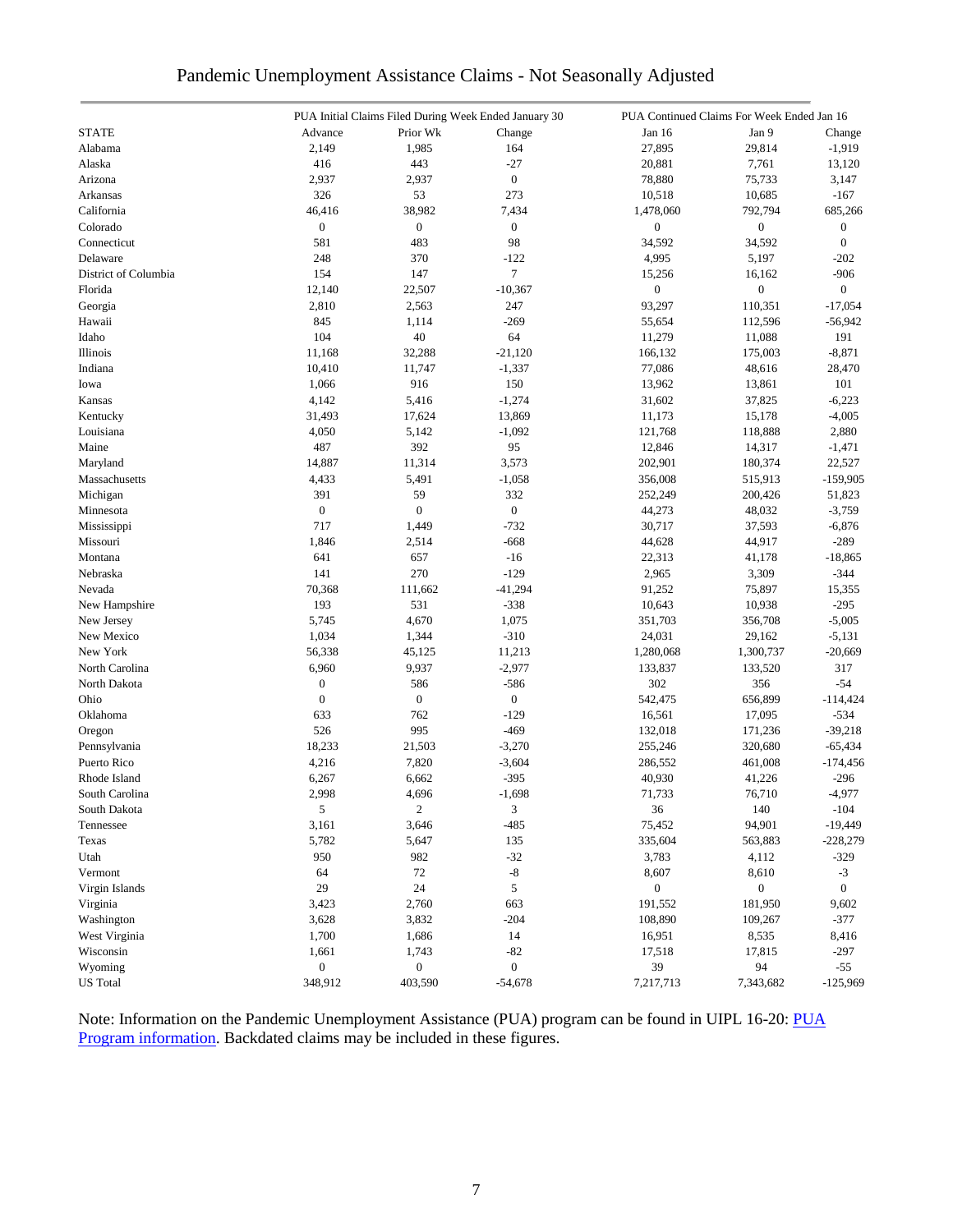|  | Pandemic Emergency Unemployment Compensation Continued Claims - Not Seasonally Adjusted |  |  |  |  |
|--|-----------------------------------------------------------------------------------------|--|--|--|--|
|  |                                                                                         |  |  |  |  |

|                      |                  |                  | PEUC Claims Filed During Weeks Ended: |                  |                  |
|----------------------|------------------|------------------|---------------------------------------|------------------|------------------|
| <b>STATE</b>         | January 16       | January 9        | Change                                | January 2        | December 26      |
| Alabama              | 57,017           | 56,610           | 407                                   | 53,753           | 17,813           |
| Alaska               | 6,151            | 6,460            | $-309$                                | 6,697            | 6,704            |
| Arizona              | 69,834           | 68,262           | 1,572                                 | 66,104           | 59,508           |
| Arkansas             | 18,710           | 2,820            | 15,890                                | 2,410            | 9,395            |
| California           | 518,616          | 1,082,797        | $-564,181$                            | 304,888          | 1,299,995        |
| Colorado             | $\boldsymbol{0}$ | $\boldsymbol{0}$ | $\boldsymbol{0}$                      | 36,725           | 70,781           |
| Connecticut          | 68,073           | 61,863           | 6,210                                 | 58,448           | 52,903           |
| Delaware             | 10,771           | 10,208           | 563                                   | 8,777            | 10,653           |
| District of Columbia | 17,427           | 17,670           | $-243$                                | 18,744           | 22,122           |
| Florida              | $\boldsymbol{0}$ | $\boldsymbol{0}$ | $\boldsymbol{0}$                      | $\boldsymbol{0}$ | $\boldsymbol{0}$ |
| Georgia              | $\boldsymbol{0}$ | $\boldsymbol{0}$ | $\mathbf{0}$                          | $\boldsymbol{0}$ | $\boldsymbol{0}$ |
| Hawaii               | 28,412           | 38,908           | $-10,496$                             | 36,576           | 51,398           |
| Idaho                | 3,884            | 3,685            | 199                                   | 3,424            | 3,355            |
| Illinois             | 168,674          | 192,069          | $-23,395$                             | 210,534          | 240,206          |
| Indiana              | 159,518          | 13,950           | 145,568                               | 28,847           | 51,016           |
| Iowa                 | 13,200           | 14,751           | $-1,551$                              | 17,596           | 19,643           |
| Kansas               | 411              | 953              | $-542$                                | 1,111            | 14,555           |
| Kentucky             | 34,089           | 31,635           | 2,454                                 | 29,992           | 30,989           |
| Louisiana            | 61,499           | 55,020           | 6,479                                 | 56,981           | 49,891           |
| Maine                | 18,144           | 17,850           | 294                                   | 9,040            | 9,171            |
| Maryland             | 77,309           | 74,356           | 2,953                                 | 67,667           | 48,749           |
| Massachusetts        | 110,905          | 120,621          | $-9,716$                              | 126,943          | 145,566          |
| Michigan             | 238,351          | 95,654           | 142,697                               | 96,519           | 145,310          |
| Minnesota            | 136,100          | 127,336          | 8,764                                 | 121,418          | 77,111           |
| Mississippi          | 27,513           | 33,124           | $-5,611$                              | 25,898           | 14,806           |
| Missouri             | 22,699           | 25,372           | $-2,673$                              | 23,662           | 26,275           |
| Montana              | 8,127            | 7,644            | 483                                   | 6,653            | 5,143            |
| Nebraska             | 2,118            | 1,635            | 483                                   | 668              | 3,986            |
| Nevada               | 69,128           | 74,167           | $-5,039$                              | 71,599           | 86,101           |
| New Hampshire        | 9,595            | 9,089            | 506                                   | 7,160            | 7,758            |
| New Jersey           | 114,746          | 127,219          | $-12,473$                             | 143,198          | 148,479          |
| New Mexico           | 13,462           | 15,307           | $-1,845$                              | 3,972            | 33,676           |
| New York             | 685,738          | 668,401          | 17,337                                | 654,902          | 642,002          |
| North Carolina       | 118,591          | 106,703          | 11,888                                | 115,694          | 101,550          |
| North Dakota         | 6,413            | 3,925            | 2,488                                 | 4,478            | 5,047            |
| Ohio                 | 55,460           | 58,645           | $-3,185$                              | 65,764           | 75,860           |
| Oklahoma             | 45,422           | 45,747           | $-325$                                | 44,655           | 46,389           |
| Oregon               | 61,431           | 42,435           | 18,996                                | 46,753           | 52,682           |
| Pennsylvania         | 170,998          | 179,183          | $-8,185$                              | 184,422          | 217,528          |
| Puerto Rico          | 42,321           | 51,577           | $-9,256$                              | 39,352           | 28,986           |
| Rhode Island         | 15,705           | 15,712           | $-7$                                  | 13,096           | 14,449           |
| South Carolina       | 79,183           | 72,522           | 6,661                                 | 73,914           | 68,453           |
| South Dakota         | 982              | 702              | 280                                   | 726              | 750              |
| Tennessee            | 49,571           | 63,520           | $-13,949$                             | 35,814           | 32,488           |
| Texas                | 26,226           | 17,256           | 8,970                                 | 17,244           | 10,784           |
| Utah                 | 10,694           | 9,383            | 1,311                                 | 6,403            | 6,381            |
| Vermont              | 12,428           | 12,761           | $-333$                                | 10,315           | 8,082            |
| Virgin Islands       | 49               | 35               | 14                                    | 28               | 15               |
| Virginia             | 87,600           | 105,850          | $-18,250$                             | 42,882           | 83,541           |
| Washington           | 4,159            | 4,735            | $-576$                                | 5,783            | 5,487            |
| West Virginia        | 20,506           | 19,632           | 874                                   | 16,070           | 14,298           |
| Wisconsin            | 25,122           | 27,183           | $-2,061$                              | 31,936           | 31,797           |
| Wyoming              | 16               | 66               | $-50$                                 | 360              | 3,023            |
| <b>US</b> Total      | 3,603,098        | 3,893,008        | $-289,910$                            | 3,056,595        | 4,212,650        |

Note: Information on the Pandemic Emergency Unemployment Compensation (PEUC) program can be found in Unemployment Insurance Program Letter (UIPL) 17-20: **PEUC Program information**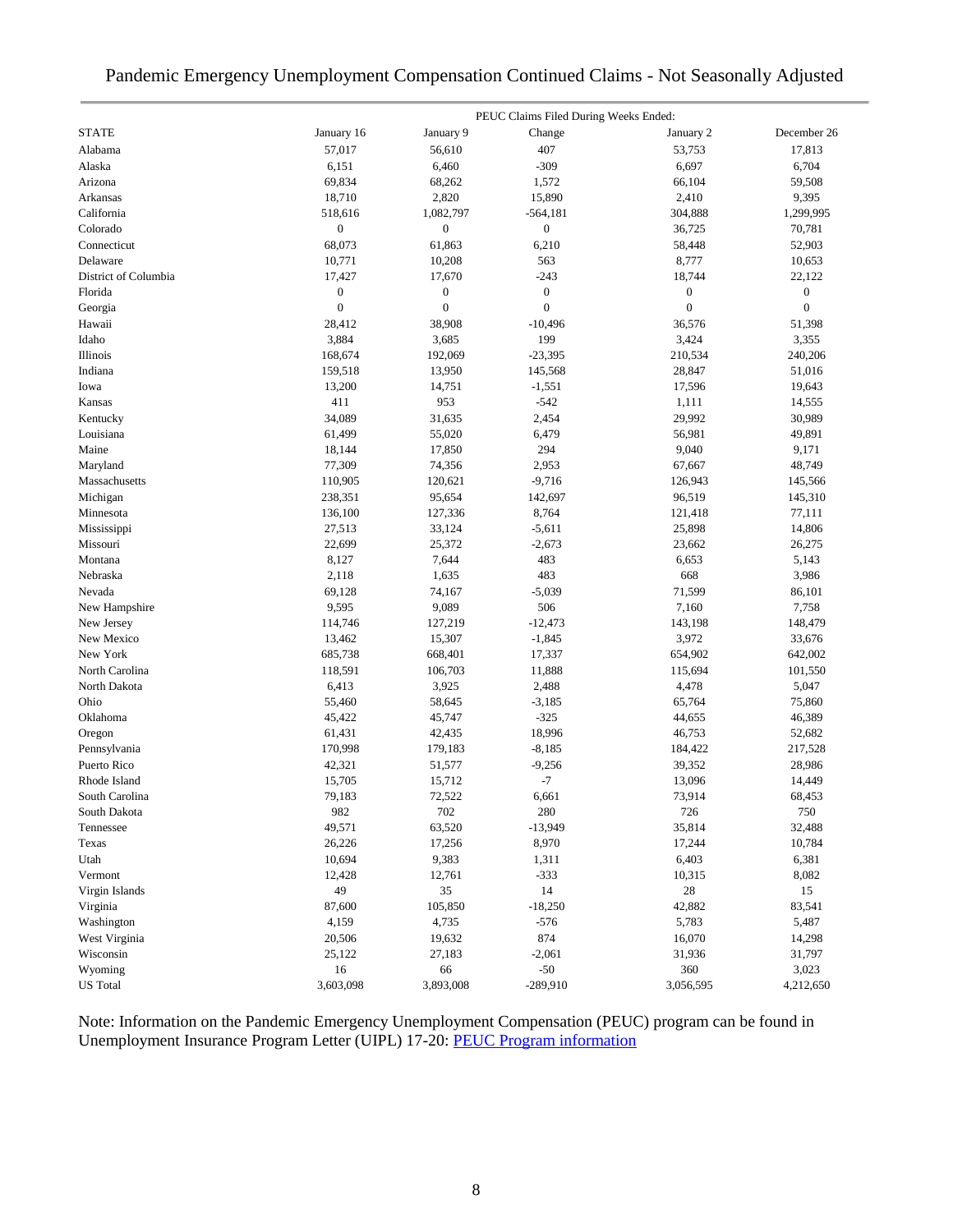|                      |                  | EB Claims Filed During Weeks Ended: |                  |
|----------------------|------------------|-------------------------------------|------------------|
| <b>STATE</b>         | January 16       | January 9                           | Change           |
| Alabama              | $\boldsymbol{0}$ | $\boldsymbol{0}$                    | $\boldsymbol{0}$ |
| Alaska               | 2,487            | 2,267                               | 220              |
| Arizona              | 8,063            | 9,391                               | $-1,328$         |
| Arkansas             | 96               | 95                                  | 1                |
| California           | 385,636          | 344,373                             | 41,263           |
| Colorado             | 195              | 88                                  | 107              |
| Connecticut          | 18,505           | 17,999                              | 506              |
| Delaware             | 13               | $\mathbf{1}$                        | 12               |
| District of Columbia | 21               | 13                                  | 8                |
| Florida              | $\boldsymbol{0}$ | 1,142                               | $-1,142$         |
| Georgia              | $\boldsymbol{0}$ | $\boldsymbol{0}$                    | $\boldsymbol{0}$ |
| Hawaii               | 120              | 82                                  | 38               |
| Idaho                | 49               | 54                                  | $-5$             |
| Illinois             | 129,120          | 105,636                             | 23,484           |
| Indiana              | 33               | 61                                  | $-28$            |
| Iowa                 | 92               | 100                                 | $-8$             |
| Kansas               | 540              | 562                                 | $-22$            |
| Kentucky             | $\boldsymbol{0}$ | $\boldsymbol{0}$                    | $\mathbf{0}$     |
| Louisiana            | 4,528            | 4,807                               | $-279$           |
| Maine                | 172              | 165                                 | 7                |
| Maryland             | 771              | 775                                 | $-4$             |
| Massachusetts        | 108,489          | 98,987                              | 9,502            |
| Michigan             | 155,251          | 149,740                             | 5,511            |
| Minnesota            | 19               | 287                                 | $-268$           |
| Mississippi          | 245              | 251                                 | $-6$             |
| Missouri             | 132              | 139                                 | $-7$             |
| Montana              | 37               | 68                                  | $-31$            |
| Nebraska             | 29               | 21                                  | 8                |
| Nevada               | 59,781           | 52,936                              | 6,845            |
| New Hampshire        | 420              | 405                                 | 15               |
| New Jersey           | 81,776           | 83,554                              | $-1,778$         |
| New Mexico           | 28,296           | 31,503                              | $-3,207$         |
| New York             | 199,749          | 205,486                             | $-5,737$         |
| North Carolina       | 29,554           | 34,679                              | $-5,125$         |
| North Dakota         | 9                | 8                                   | $\mathbf{1}$     |
| Ohio                 | 288              | 409                                 | $-121$           |
| Oklahoma             | $\boldsymbol{0}$ | $\boldsymbol{0}$                    | $\boldsymbol{0}$ |
| Oregon               | 21,582           | 21,929                              | $-347$           |
| Pennsylvania         | 192,609          | 32,495                              | 160,114          |
| Puerto Rico          | 5,265            | 4,849                               | 416              |
| Rhode Island         | 8,718            | 12,662                              | $-3,944$         |
| South Carolina       | 176              | 217                                 | $-41$            |
| South Dakota         | $\theta$         | $\theta$                            | $\theta$         |
| Tennessee            | 151              | 239                                 | $\mbox{-}88$     |
| Texas                | 191,062          | 222,382                             | $-31,320$        |
| Utah                 | $\boldsymbol{0}$ | $\boldsymbol{0}$                    | $\boldsymbol{0}$ |
| Vermont              | 62               | 94                                  | $-32$            |
| Virgin Islands       | $\boldsymbol{0}$ | $\boldsymbol{0}$                    | $\boldsymbol{0}$ |
| Virginia             | 965              | 1,197                               | $-232$           |
| Washington           | 65,947           | 61,488                              | 4,459            |
| West Virginia        | 22               | 15                                  | $\tau$           |
| Wisconsin            | 1,563            | 1,890                               | $-327$           |
| Wyoming              | 9                | 9                                   | $\overline{0}$   |
| <b>US</b> Total      | 1,702,647        | 1,505,550                           | 197,097          |
|                      |                  |                                     |                  |

# Extended Benefits (EB) Continued Claims - Not Seasonally Adjusted

Note: Information on the EB program can be found here: [EB Program information](https://oui.doleta.gov/unemploy/extenben.asp)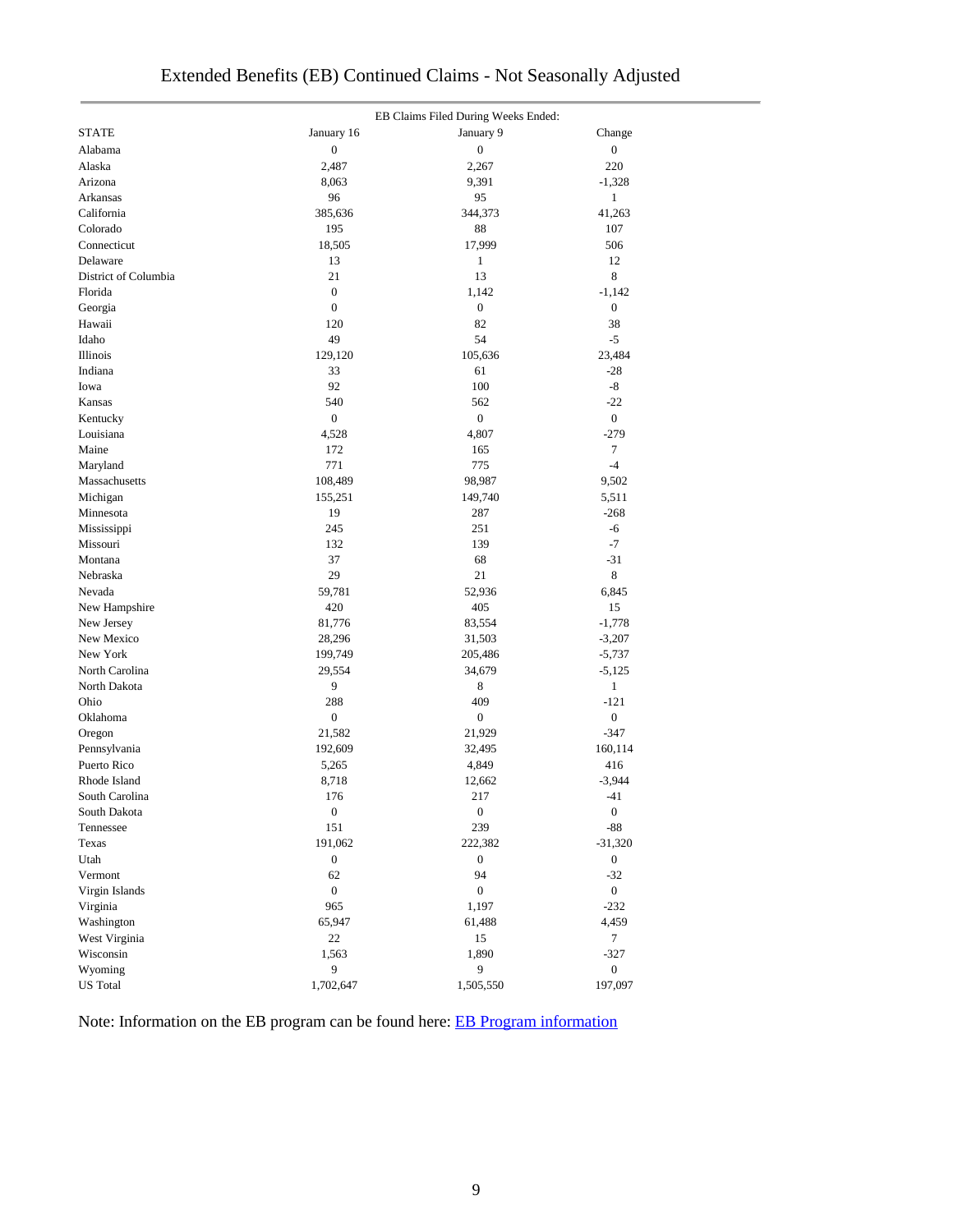#### INITIAL CLAIMS FILED DURING WEEK ENDED JANUARY 23

INSURED UNEMPLOYMENT FOR WEEK ENDED JANUARY 16

|                        |                  |                    |                    |                      |                        |                   |            |                       |                                        |                                    |                         | <b>ALL PROGRAMS</b>                  |
|------------------------|------------------|--------------------|--------------------|----------------------|------------------------|-------------------|------------|-----------------------|----------------------------------------|------------------------------------|-------------------------|--------------------------------------|
|                        |                  |                    | <b>CHANGE FROM</b> |                      |                        |                   |            |                       | <b>CHANGE FROM</b>                     |                                    |                         | <b>EXCLUDING</b>                     |
| <b>STATE NAME</b>      | <b>STATE</b>     | LAST<br>WEEK       | <b>YEAR</b><br>AGO | UCFE <sup>1</sup>    | UCX <sup>1</sup>       | STATE             | $(96)^2$   | LAST<br>WEEK          | <b>YEAR</b><br>AGO                     | UCFE <sup>1</sup> UCX <sup>1</sup> |                         | <b>RAILROAD</b><br><b>RETIREMENT</b> |
| Alabama                | 11,615           | $-365$             | 9,486              | 45                   | 11                     | 16,558            | 0.9        | 789                   | $-1,832$                               | 84                                 | 40                      | 16,682                               |
| Alaska                 | 3,975            | $-927$             | 2,972              | 12                   | 2                      | 18,970            | 6.4        | $-131$                | 9,474                                  | 275                                | 34                      | 19,279                               |
| Arizona                | 13,034           | 1,028              | 9,559              | 9                    | $\mathbf{1}$           | 70,808            | 2.5        | $-561$                | 52,407                                 | 319                                | 146                     | 71,273                               |
| Arkansas               | 3,901            | $-873$             | 2,218              | 6                    | $\boldsymbol{0}$       | 22,562            | 1.9        | $-141$                | 10,231                                 | 158                                | 31                      | 22,751                               |
| California             | 58,226           | $-59,016$          | 12,630             | 197                  | 82                     | 816,618           | 4.8        | $-77,736$             | 480,349                                | 3,761                              | 1,489                   | 821,868                              |
| Colorado               | 11,476           | $-1,447$           | 9,312              | 65                   | 28                     | 85,895            | 3.3        | $-3,642$              | 63,157                                 | 326                                | 276                     | 86,497                               |
| Connecticut            | 10,525           | $-38$              | 7,576              | 39                   | 9                      | 85,480            | 5.4        | $-145$                | 43,720                                 | 259                                | 92                      | 85,831                               |
| Delaware               | 2,572            | $-428$             | 1,898              | 5                    | 5                      | 13,877            | 3.1        | $-228$                | 8,174                                  | 50                                 | 17                      | 13,944                               |
| District of Columbia   | 1,292            | $-282$             | 758                | 213                  | $\mathbf{2}$           | 24,339            | 4.3        | $-1,273$              | 17,190                                 | 437                                | 6                       | 24,782                               |
| Florida                | 62,818           | 23,592             | 57,612             | 77                   | 67                     | 155,833           | 1.8        | $-1,368$              | 122,486                                | 500                                | 294                     | 156,627                              |
| Georgia                | 28,016           | $-7,896$           | 22,759             | 74                   | 28                     | 151,571           | 3.5        | $-20,768$             | 122,573                                | 554                                | 321                     | 152,446                              |
| Hawaii                 | 3,898            | $-604$             | 2,884              | 20                   | 9                      | 24,798            | 4.2        | $-3,393$              | 18,391                                 | 182                                | 119                     | 25,099                               |
| Idaho                  | 4,289            | 575                | 2,468              | 25                   | 7                      | 14,228            | 1.9        | 364                   | 2,395                                  | 374                                | 10                      | 14,612                               |
| Illinois               | 95,481           | 9                  | 85,719             | 18                   | 10                     | 328,857           | 5.7        | 13,532                | 197,388                                | 700                                | 214                     | 329,771                              |
| Indiana                | 13,354           | $-901$             | 10,398             | 29                   | 15                     | 95,058            | 3.2        | 3,151                 | 73,692                                 | 235                                | 105                     | 95,398                               |
| Iowa                   | 5,251            | $-1,129$           | 2,136              | 1                    | $\mathbf{1}$           | 46,303            | 3.1        | 289                   | 15,934                                 | 105                                | 40                      | 46,448                               |
|                        | 25,493           |                    | 22,936             | $\overline{4}$       | $\mathbf{1}$           | 76,227            | 5.7        | $-27,174$             | 65,045                                 | 64                                 | 35                      | 76,326                               |
| Kansas                 |                  | $-8,495$           |                    | 3                    |                        |                   | 2.4        | 849                   | 20,617                                 | 39                                 |                         |                                      |
| Kentucky               | 7,907            | $-4,025$           | 5,338              |                      | $\overline{c}$         | 43,491            |            |                       |                                        |                                    | 95                      | 43,625                               |
| Louisiana              | 12,004           | $-4,336$           | 10,126             | 12<br>$\overline{4}$ | 15                     | 64,916            | 3.6        | 1,028                 | 49,416                                 | 100                                | 30                      | 65,046                               |
| Maine                  | 2,845            | $-467$             | 1,901              |                      | $\mathbf{1}$           | 17,724            | 3.0        | 364                   | 9,267                                  | 61                                 | $\boldsymbol{7}$        | 17,792                               |
| Maryland               | 33,469           | 2,450              | 30,186             | 38                   | $\mathbf{1}$           | 79,606            | 3.3        | 2,919                 | 50,375                                 | 248                                | 66                      | 79,920                               |
| Massachusetts          | 22,185           | $-4,884$           | 16,163             | 36                   | 23                     | 172,029           | 5.0        | $-657$                | 96,500                                 | 408                                | 127                     | 172,564                              |
| Michigan               | 18,446           | $-3,384$           | 10,768             | 27                   | 5                      | 188,217           | 4.6        | $-39,717$             | 96,911                                 | 347                                | 62                      | 188,626                              |
| Minnesota              | 11,819           | $-1,920$           | 7,888              | 22                   | 10                     | 125,843           | 4.5        | $-12,210$             | 64,139                                 | 211                                | 100                     | 126,154                              |
| Mississippi            | 6,849            | $-1,318$           | 5,856              | 3                    | $\mathbf{1}$           | 30,594            | 2.8        | $-1,109$              | 22,032                                 | 122                                | 25                      | 30,741                               |
| Missouri               | 10,567           | $-2,274$           | 5,093              | $\tau$               | 3                      | 54,048            | 2.1        | $-2,788$              | 24,878                                 | 101                                | 29                      | 54,178                               |
| Montana                | 2,183            | $-109$             | 1,261              | 33                   | 3                      | 17,859            | 4.0        | 324                   | 6,029                                  | 605                                | 20                      | 18,484                               |
| Nebraska               | 3,021            | $-97$              | 2,061              | 6                    | 5<br>$\boldsymbol{0}$  | 16,646            | 1.7        | 145                   | 11,539                                 | 37                                 | 16                      | 16,699                               |
| Nevada                 | 10,105           | $-369$             | 8,004              | $\overline{4}$       |                        | 80,927            | 6.1        | $-268$                | 61,902                                 | 212                                | 87                      | 81,226                               |
| New Hampshire          | 3,764            | $-405$             | 3,187              | 3                    | 3                      | 28,536            | 4.5        | $-544$                | 24,334                                 | 50                                 | 6                       | 28,592                               |
| New Jersey             | 16,845           | 76                 | 7,520              | 35<br>5              | 19<br>$\boldsymbol{0}$ | 141,683           | 3.7<br>5.4 | $-2,480$<br>$-869$    | 34,601                                 | 506<br>500                         | 259<br>70               | 142,448                              |
| New Mexico<br>New York | 4,608            | $-1,794$           | 3,844              | 29                   | 24                     | 42,527            | 4.9        |                       | 32,390                                 |                                    |                         | 43,097                               |
| North Carolina         | 66,250<br>13,518 | 4,065<br>$-599$    | 51,228             | 65                   | 51                     | 439,791<br>67,472 |            | $-10,090$             | 275,747<br>45,057                      | 368<br>269                         | 416<br>262              | 440,575<br>68,003                    |
| North Dakota           | 1,266            | $-635$             | 10,174<br>723      | 1                    | 3                      | 9,294             | 1.6<br>2.3 | 2,988<br>98           | 2,115                                  | 13                                 | $\,$ 8 $\,$             | 9,315                                |
| Ohio                   | 50,002           | 7,002              |                    | 15                   | 29                     | 208,222           | 3.9        |                       | 136,220                                | 295                                | 231                     | 208,748                              |
| Oklahoma               | 6,254            | $-890$             | 41,916             | 19                   | 8                      | 38,274            | 2.4        | 756                   | 20,983                                 | 110                                | 77                      |                                      |
|                        | 8,915            | $-1,608$           | 4,424<br>4,458     | 67                   | 12                     | 80,630            | 4.3        | $-1,785$              | 48,324                                 | 980                                | 147                     | 38,461<br>81,757                     |
| Oregon<br>Pennsylvania | 26,580           | $-6,341$           | 13,221             | 191                  | 46                     | 320,923           | 6.4        | $-18,149$             | 180,896                                | 1,450                              | 421                     | 322,794                              |
| Puerto Rico            | 1,433            | $-261$             | $-902$             | $\overline{4}$       | 9                      | 40,633            | 4.9        | $-27,211$<br>$-6,303$ | 17,908                                 | 209                                | 19                      | 40,861                               |
| Rhode Island           | 11,695           | 898                | 10,647             | 10                   | $\Omega$               | 23,731            | 5.2        | $-249$                | 12,981                                 | 95                                 | 19                      | 23,845                               |
| South Carolina         | 4,813            | $-1,506$           | 2,565              | 14                   | 18                     | 47,506            | 2.3        | $-1,584$              | 30,393                                 | 39                                 | 89                      | 47,634                               |
| South Dakota           | 580              | $-170$             | 289                | 11                   | 3                      | 4,916             | 1.2        | $-759$                | 1,845                                  | 126                                | 3                       | 5,045                                |
| Tennessee              | 13,302           | $-6,016$           | 10,818             | 25                   | 12                     | 52,317            | 1.6        | $-846$                | 31,531                                 | 69                                 | 41                      | 52,427                               |
| Texas                  | 53,848           | $-1,703$           | 40,778             | 249                  | 535                    | 343,257           | 2.8        | $-22,228$             | 210,601                                | 1,444                              | 1,620                   | 346,321                              |
| Utah                   | 2,924            | $-380$             | 1,653              | 38                   | 3                      | 16,564            | 1.1        | 152                   | 4,503                                  | 301                                | 17                      | 16,882                               |
| Vermont                | 1,459            | $-394$             | 941                | $\mathbf{1}$         | $\boldsymbol{0}$       | 12,908            | 4.5        | $-349$                | 7,922                                  | 25                                 | $\overline{\mathbf{c}}$ | 12,935                               |
| Virgin Islands         | 60               | $\boldsymbol{2}$   | 16                 | 1                    | $\mathbf{1}$           | 1,706             | 4.6        | $-840$                | 1,154                                  | $\boldsymbol{0}$                   | $\overline{4}$          | 1,710                                |
| Virginia               | 18,312           | $-2,761$           | 15,253             | 21                   | 10                     | 67,298            | 1.8        |                       | 45,637                                 | 358                                | 256                     | 67,912                               |
| Washington             | 17,328           | $-3,073$           | 9,256              | 36                   | 28                     | 162,856           | 4.9        | 3,459<br>$-5,295$     | 95,151                                 | 668                                | 615                     | 164,139                              |
| West Virginia          | 2,908            | -499               |                    | 9                    | $\boldsymbol{0}$       | 21,513            |            | $-320$                |                                        | 183                                | 27                      |                                      |
| Wisconsin              | 15,471           |                    | 1,618              | 17                   |                        | 104,449           | 3.4<br>3.8 |                       | 4,768<br>60,372                        | 213                                | 65                      | 21,723                               |
| Wyoming                | 1,021            | $-1,544$<br>$-145$ | 9,337<br>490       | 14                   | 6<br>$\mathbf{1}$      | 5,443             | 2.1        | 318<br>335            | 2,089                                  | 97                                 | 6                       | 104,727<br>5,546                     |
|                        |                  |                    |                    |                      |                        |                   |            |                       | 5, 222, 331 3.7 - 261, 350 3, 141, 901 |                                    |                         |                                      |
| Totals                 | 839,772 -96,611  |                    | 611,420            | 1,914 1,168          |                        |                   |            |                       |                                        | 19,242 8,613                       |                         | 5,250,186                            |

Figures appearing in columns showing over-the-week changes reflect all revisions in data for prior week submitted by state agencies.

1. The Unemployment Compensation program for Federal Employees (UCFE) and the Unemployment Compensation for Ex-servicemembers (UCX) exclude claims filed jointly under other programs to avoid duplication.

2. Rate is not seasonally adjusted. The source of U.S. total covered employment is BLS.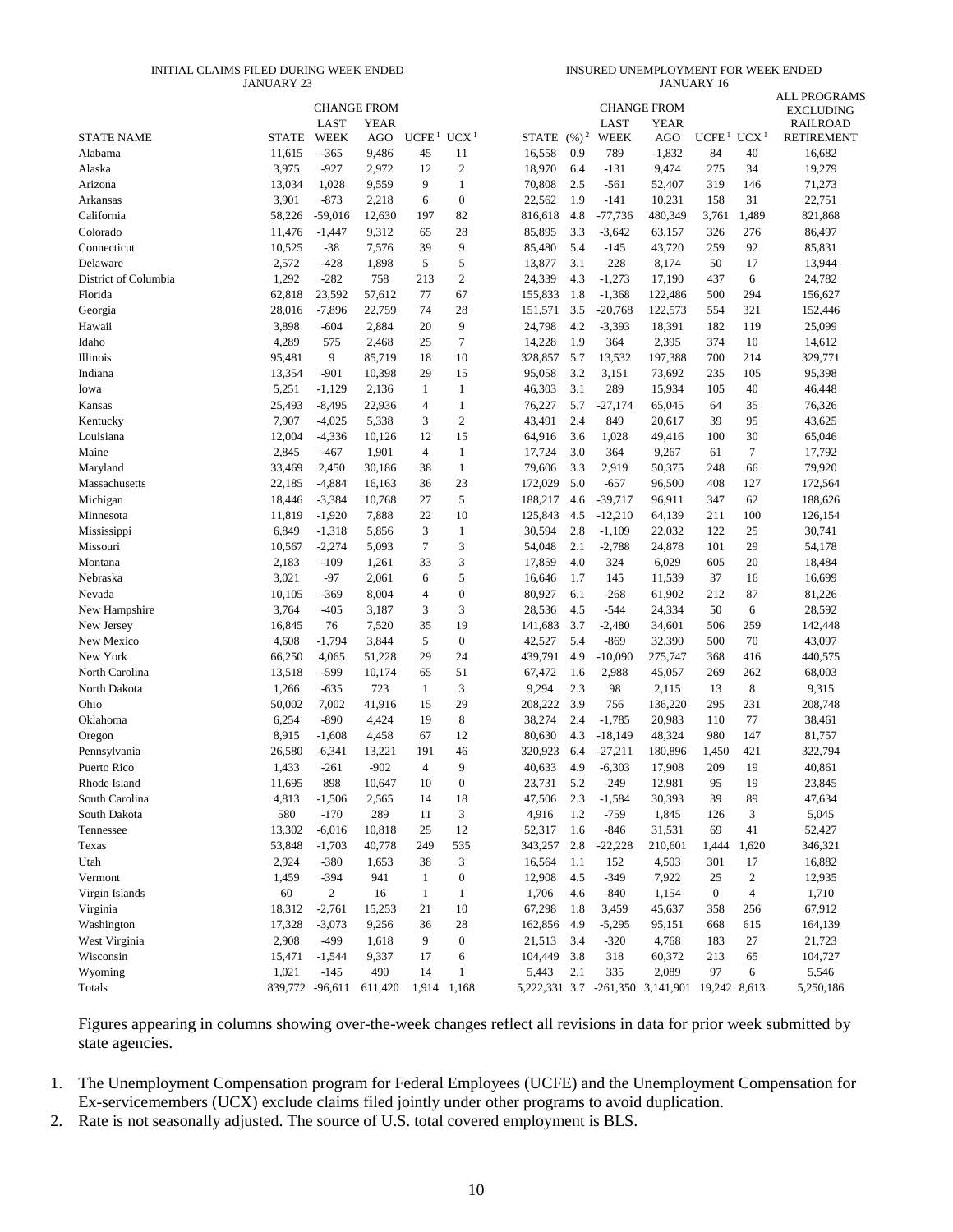# **UNADJUSTED INITIAL CLAIMS FOR WEEK ENDED JANUARY 23, 2021**

# STATES WITH AN INCREASE OF MORE THAN 1,000

| <b>State</b> | <b>Change</b> | <b>State Supplied Comment</b>                                                                                                               |
|--------------|---------------|---------------------------------------------------------------------------------------------------------------------------------------------|
| FL           | $+23.592$     | No comment.                                                                                                                                 |
| <b>OH</b>    | $+7.002$      | No comment.                                                                                                                                 |
| NY           | $+4.065$      | Layoffs in the health care and social assistance, professional, scientific, and technical services,<br>and educational services industries. |
| MD           | $+2.450$      | No comment.                                                                                                                                 |
| AZ           | $+1.028$      | No comment.                                                                                                                                 |

# STATES WITH A DECREASE OF MORE THAN 1,000

| <b>State</b> | <b>Change</b> | <b>State Supplied Comment</b>                                                                                                                                                                              |
|--------------|---------------|------------------------------------------------------------------------------------------------------------------------------------------------------------------------------------------------------------|
| CA.          | $-59,016$     | Fewer layoffs in the service industry.                                                                                                                                                                     |
| KS.          | $-8,495$      | No comment.                                                                                                                                                                                                |
| GA           | $-7,896$      | Fewer layoffs in the manufacturing, accommodation and food services, trade, administrative<br>and support and waste management and remediation services, and transportation and<br>warehousing industries. |
| PA           | $-6,341$      | Fewer layoffs in the accommodation and food services, transportation and warehousing,<br>administrative and support and waste management and remediation services, and educational<br>services industries. |
| <b>TN</b>    | $-6,016$      | No comment.                                                                                                                                                                                                |
| MA           | $-4,884$      | No comment.                                                                                                                                                                                                |
| LA           | $-4,336$      | No comment.                                                                                                                                                                                                |
| KY           | $-4,025$      | No comment.                                                                                                                                                                                                |
| MI           | $-3,384$      | Fewer layoffs in the manufacturing industry.                                                                                                                                                               |
| <b>WA</b>    | $-3,073$      | No comment.                                                                                                                                                                                                |
| VA           | $-2,761$      | No comment.                                                                                                                                                                                                |
| <b>MO</b>    | $-2,274$      | Fewer layoffs in the accommodation and food services, manufacturing, and administrative and<br>support and waste management and remediation services industries.                                           |
| <b>MN</b>    | $-1,920$      | No comment.                                                                                                                                                                                                |
| NM           | $-1,794$      | No comment.                                                                                                                                                                                                |
| TX           | $-1,703$      | No comment.                                                                                                                                                                                                |
| <b>OR</b>    | $-1,608$      | No comment.                                                                                                                                                                                                |
| WI           | $-1,544$      | No comment.                                                                                                                                                                                                |
| SC           | $-1,506$      | No comment.                                                                                                                                                                                                |
| CO           | $-1,447$      | No comment.                                                                                                                                                                                                |
| MS           | $-1,318$      | No comment.                                                                                                                                                                                                |
| IA           | $-1,129$      | Fewer layoffs in the construction and manufacturing industries.                                                                                                                                            |